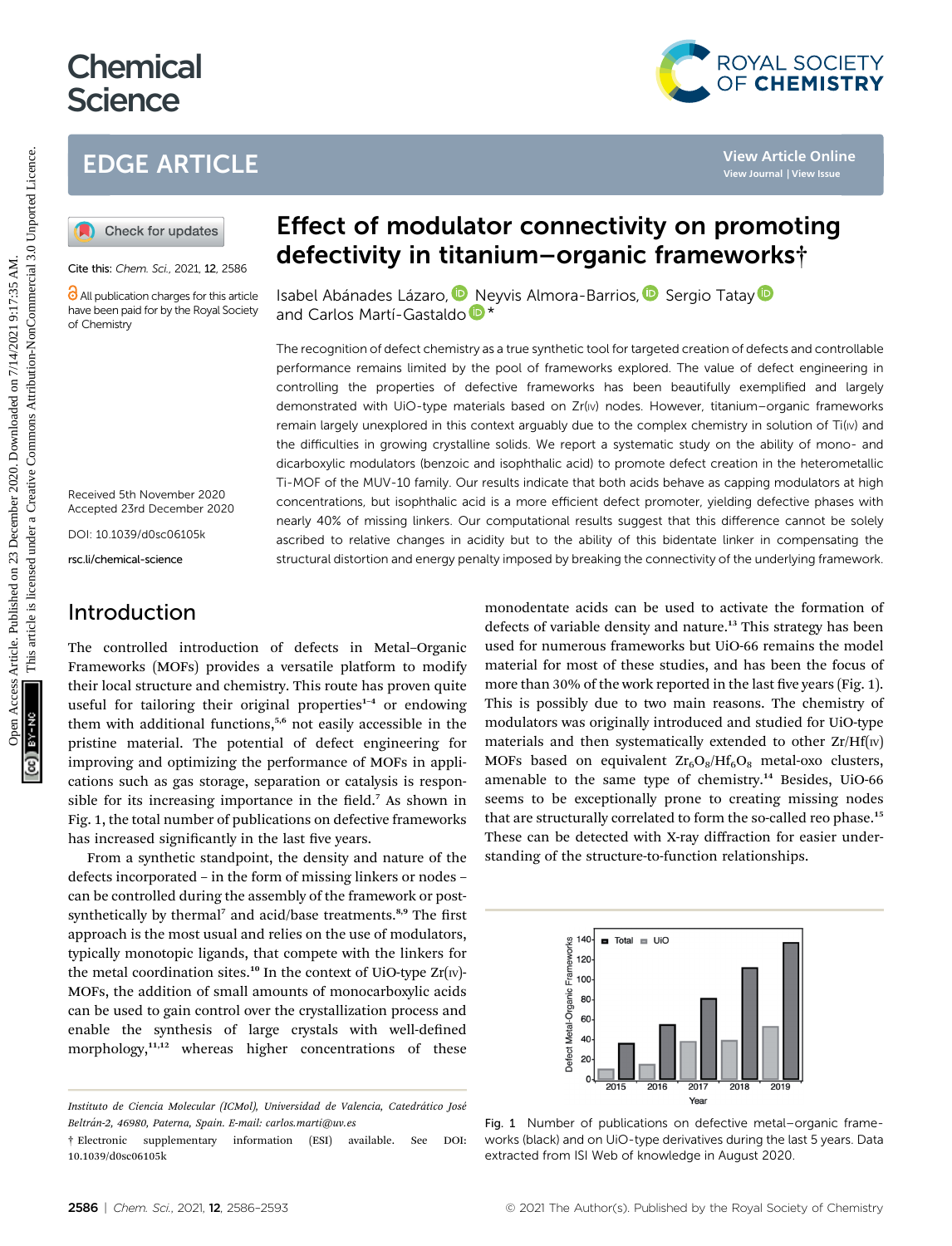Compared to these tetravalent metals, titanium can also be used to generate frameworks of exceptional stability and offers additional features such as its higher natural abundance, its low toxicity and its ability to endow these materials with redox and photoactive properties.<sup>16</sup> Though initially scarce, recent synthetic advances have expanded the pool of Ti-MOFs available that now include homo- $17-22$  and heterometallic<sup>23-25</sup> materials with micro- and mesoporosity. However, to the best of our knowledge there are no precedents of defective titanium frameworks in the literature. Undertaking this synthetic effort is necessary to extend defect chemistry beyond UiO-type frameworks for a richer understanding of this phenomenon in order to access more diverse chemistries and topologies.

Herein, we describe a comprehensive study designed to reveal the principles that control the generation of defects in titanium frameworks by using heterometallic MUV-10 $(Ca)^{24,25}$  as a model. Rather than exclusively studying the accepted effect of the modulator's acidity on defect promotion, $26$  we also analyze the impact of its topicity by direct comparison of monotopic benzoic and ditopic isophthalic acids and the role of metallinker ratios during synthesis. Our results confirm that the connectivity of the underlying framework has a direct effect on the suitability of isophthalic acid to promote defect formation in MUV-10.

### Results and discussion

#### Optimization of the synthesis of defect-free MUV-10 phases

MUV-10 is built from the assembly of eight-connected  $[Ti_2Ca_2(\mu_3-O)_2(H_2O)_4(CO_2)_8]$  heterometallic nodes with threeconnected btc linkers (btc = benzene-1,3,5-tricarboxylate anion) to form  $[Ti<sup>IV</sup>Ca<sup>II</sup>(\mu<sub>3</sub>-O)(btc)<sub>1.33</sub>(H<sub>2</sub>O)<sub>2</sub>$ , a microporous framework with a surface area of close to 1000  $\mathrm{m^2\,g^{-1}}$ .24 MUV-10 can be synthesised at high yields from a direct reaction of a calcium salt with different titanium sources in the presence of acetic acid as a modulator. Prior to analysing the effect of benzo and iso modulation in the promotion of defects, we studied the effect of pH modulation and crystal growth promoters on the synthesis originally reported by some of us.

We first reacted stoichiometric amounts of the metal precursors and an excess of btc (1.5 ratio) in dimethylformamide (Unmod) and in the presence of acetic acid (AcOH) or hydrochloric acid (HCl) as co-solvent modulators. For more details on the syntheses and complete characterization sets the reader is referred to ESI Sections S2 and S3,† respectively. All the samples were crystalline and phase pure, as determined by powder X-ray Diffraction (PXRD) and Fourier Transformed Infra-Red spectroscopy (FT-IR). However, AcOH modulation favours the formation of more crystalline MUV-10 phases featuring narrower and more intense diffraction lines (Fig. 2b and S1†). This effect is also extended to the size and morphology of the particles formed, as analyzed by Scanning Electron Microscopy (SEM). In contrast to AcOH, which enables the formation of octahedral crystals of  $3 \mu m$  on average, HCl leads to more irregular morphologies and smaller sizes  $(ca. 1.5 \mu m)$ , whereas nanoparticles (ca. 20 nm) are formed the case of the unmodulated sample (Fig. 2c and S3 $\dagger$ ).  $^1$ H-NMR analysis of the

digested samples rules out the incorporation of AcOH into the framework and reveals instead the increasing formic acid (fa) mole percent versus btc, mol% = 1, 1.5 and 3.7% for AcOH, HCl and unmodulated MUV-10, respectively. Formic acid is likely generated from the decomposition of DMF during the synthesis.<sup>26</sup> This correlates well with the thermogravimetric analysis (TGA, Fig. S6 and Table S5†) of the three samples that suggests the formation of almost defect-free MUV-10 in the presence of AcOH. In turn, the use of HCl and unmodulated conditions generates small degrees of defectivity, 6.4 and 10.1% of missing linkers, with slightly lower thermal stability. Compared to AcOH,  $N_2$  isotherms show a minimum impact on the porosity of the MUV-10 formed with HCl whereas the unmodulated conditions promote a significant reduction in microporosity and a mesoporous tail associated with the nanosizing of the material (Fig. 2d, Table S7†).

The use of highly acidic solutions, AcOH or HCl, is required to stabilise  $Ti(w)$  precursors in solution and prevent rapid hydrolysis and nucleation for small particle size and low crystallinity phases. Our experiments suggest that AcOH acts only as a crystal growth promoter, without getting permanently attached to the framework and minimizing defect generation. As reported for UiO-66, the  $pK_a$  of the modulator controls the grafting to the metal nodes. In our case the  $pK_a$  of AcOH (4.76) is approximately the same as that of btc (4.70) but less acidic than that of fa (3.70), explaining why the latter is marginally incorporated in the structure even at low concentrations. From this point on, all the syntheses were carried out with a fixed concentration of AcOH that is not included in the labels for simplification. These conditions are adequate to produce almost defect-free MUV-10 crystals, more suitable to analyze the effect of other modulators to promote defects at variable concentrations. Edge Article<br>
Compared on dues tetravalent intends, the<br>
model of the state of the control of the collection and the published on 2020 are the model in the state of the state of the state of the state of the state of the

#### Systematic exploration of the chemical space to synthesize defective MUV-10 phases

The chemistry of modulators relies on complex deprotonation and metal complexation equilibria yet to be fully understood.<sup>11</sup> As shown in Scheme 1, both the pH of the reaction mixture and the acidity of the modulator/organic linker are competing variables. Acid solutions will lead to a lower fraction of deprotonated species and subsequent slower nucleation and crystallization. At the same time, the use of stronger acids as modulators or linkers will yield a higher fraction of deprotonation and a stronger competition for metal complexation.

According to this complex scenario, we designed two sets of experiments (Fig. 3) that accounted, not only for the nature or concentration of the modulator, but also for the relative



Scheme 1 Model enclosing the deprotonation and metal-complexation equilibria occurring during coordination modulation.<sup>11</sup>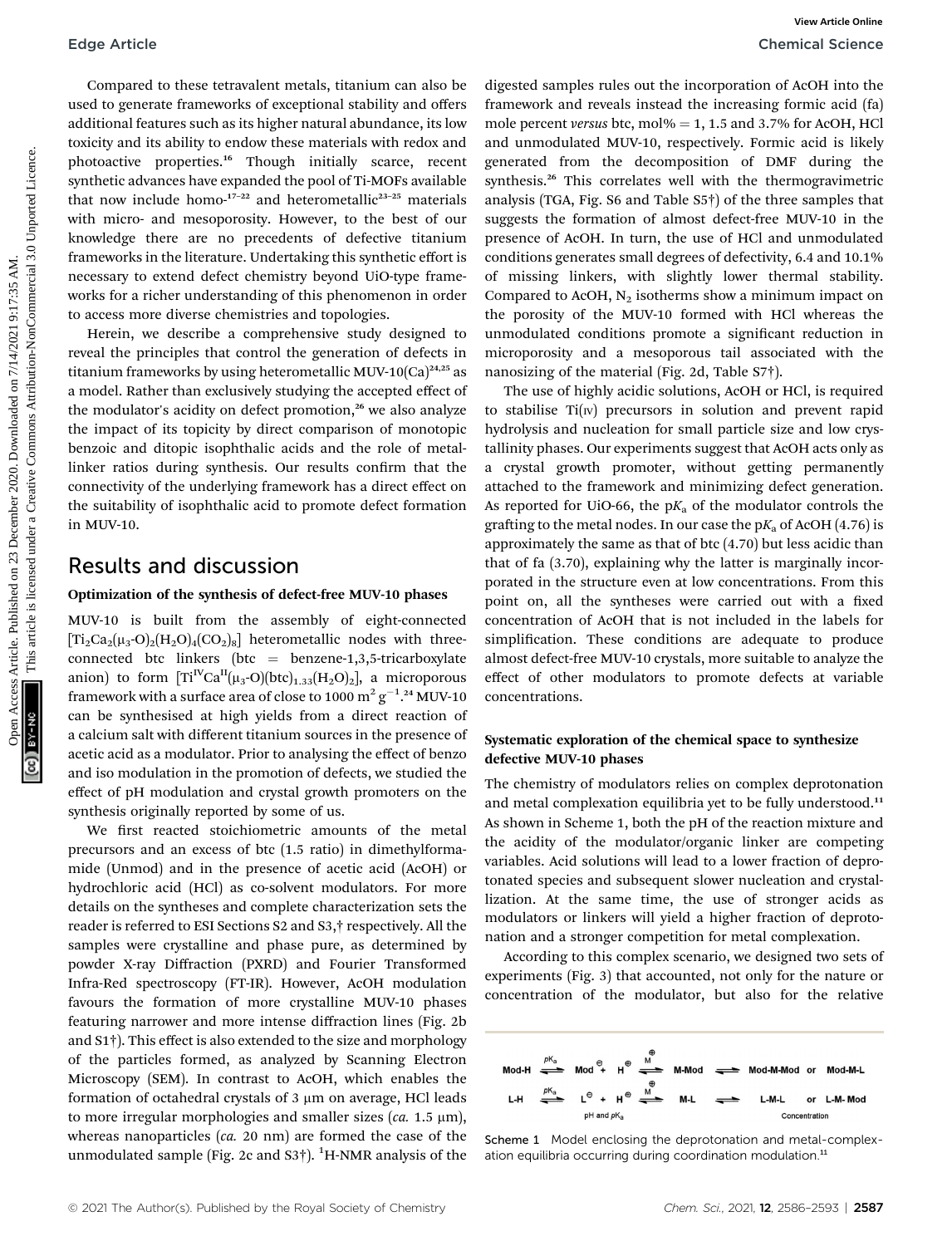

Fig. 2 (a) Structure of MUV-10(Ca) built from heterometallic Ti<sub>2</sub>Ca<sub>2</sub> nodes and btc linkers. Ti and Ca atoms are represented in green and blue. (b) PXRD patterns of MUV-10 samples modulated with AcOH (red) and HCl (black) or unmodulated (blue). (c) SEM picture of the octahedral crystals produced with AcOH. (d) N<sub>2</sub> isotherms at 77 K. The absence of a modulator induces the formation of more defective nanoparticles that account for the reduction in microporosity and the mesoporous tail observed at  $P/P_0 > 0.8$ .

concentration of the linker. The first involves the addition of increasing amounts of modulators, benzoic (benzo) or isophthalic acid (iso), whilst maintaining the linker to metal ratio at 1.5. This route, referred to as high btc (H), will help to analyse the effect of the modulators as the only variable in the deprotonation/complexation equilibria under the conditions more favourable for MUV-10 formation. Although this is the common approach used in the field,<sup>26</sup> we also decided to study the gradual replacement of the linker by the modulator starting from a btc : metal ratio of  $1.^{27}$  This route, called low btc (L), might be more effective in maximizing the effect of the modulators on incorporating defects by minimizing the impact of the linker to metal complexation. The resulting synthetic series are labelled mod%-H/L, where mod% corresponds to the modulator mole percent (mol%), the percentage of modulator per total amount of carboxylic acid (mod and btc) present in the synthesis and H or L refers to the btc : metal ratio used during the synthesis, 1.5 and <1, respectively. Additionally, we performed syntheses in which btc was totally replaced by the modulators. While in the case of benzo this did not produce any solid, the use of iso produced an independent amorphous mesoporous phase not related to MUV-10 that we denote as iso



Fig. 3 (a) Synthetic sets designed to study the impact of modulators on the promotion of defects for fixed and variable amounts of btc/ metal ratios above (H) and below (L) the stoichiometric ratio fixed by the formula of MUV-10 (dashed line). (b) Modulators with increasing denticity used in this study and the linker btc.

100%. See ESI Section S2 and S4† for the detailed synthetic conditions of all sets for a total of 32 samples.

#### Effect of modulator connectivity on the defect chemistry of MUV-10 phases

Defect incorporation under conditions adequate for MUV-10 formation. The PXRD patterns of all benzo and iso modulated samples synthesized in the H region corresponded to highly crystalline, phase pure MUV-10 phases (Fig. 4a and b). Compared to benzo, increasing concentrations of iso improve the crystallinity of the framework as denoted by the concomitant increase of the intensity of the (110) and (111) diffraction lines. This is a preliminary indicator of the suitability of dicarboxylic acid in modulating the synthesis of MUV-10. <sup>1</sup>H-NMR analysis of acid-digested samples confirmed the presence of both modulators in the respective series that are complemented by formic acid likely partially compensating for defects. We used FT-IR to rule out the presence of modulators as free molecules occluded in the framework during the assembly. As shown in ESI Section S.5.2 and Fig. S8–S11,† the absence of carboxylate vibrations matching those of reference iso or benzo free linkers confirms their coordination with the metal cluster. The incorporation extent was calculated from the  $\rm ^1H\text{-}NMR$  data. Fig. 4c shows the mol% (vs. total amount of ligands, btc and mod) of mod and fa incorporated into the structure compared to the modulator mol% added during the synthesis. Incorporation is remarkably more pronounced for iso than for benzo. The first escalates with the amount of modulator added in the synthesis up to a maximum of 45 mol%, compared to the 5 mol% of benzo incorporated. The efficient incorporation of iso can be correlated with the secondary role played by formate, which competes with the modulator only at low concentrations for minimum incorporation at higher concentrations. In turn, fa competition with benzo remains effective across all the concentration intervals explored. The differences in iso and benzo incorporation might be related to their relative changes in acidity and/or connectivity. The  $pK_a$  of iso (3.46) is appreciably lower than that of benzo (4.20) supporting more efficient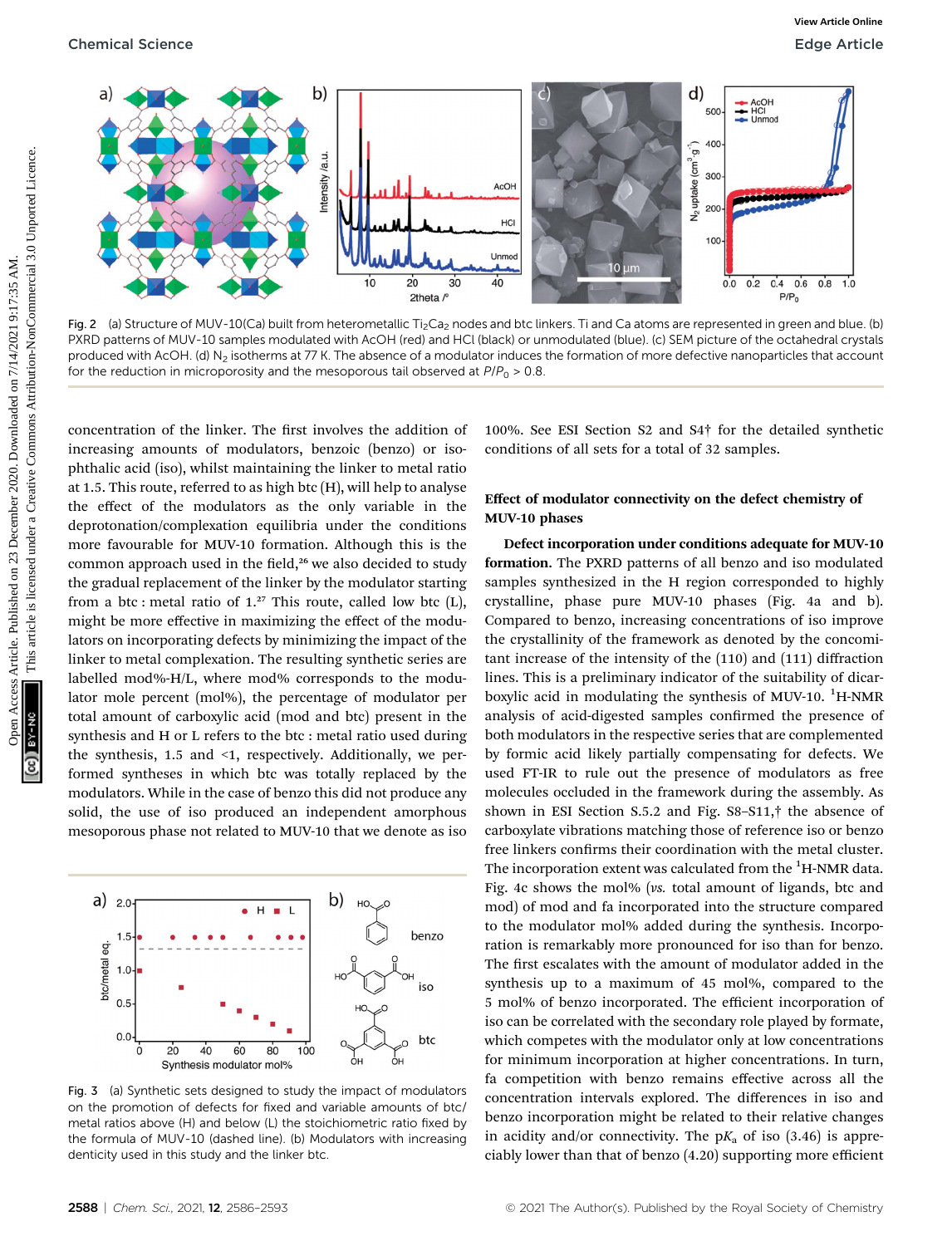

Fig. 4 (a) PXRD patterns of MUV-10-iso-%-H and (b) benzo-%-H series. (c) Molar fraction of the modulator and formic acid incorporated into the framework for increasing concentrations of the modulator. Experimental values determined with <sup>1</sup>H-NMR analysis. (d) Comparison of the amount of btc, isophthalic and benzoic acid in the framework in H and L regions for increasing concentrations of the modulator. Values estimated by NMR-TGA analysis of each experimental data set. DFT calculations of the enthalpy change and structural distortion to pristine MUV-10 (gray) associated with the formation of defective frameworks upon the incorporation of (e) iso (dark red) and (f) benzo (dark blue) modulators. Charge balance was compensated with  $OH^-$  capping linkers in both cases.

incorporation.<sup>26</sup> However, the difference with fa  $(3.70)$  is quite small. This points to an additional effect of the denticity of iso, which features two connection points closer to the three in btc. This is in great agreement with reports showing that the degree of surface functionalization using hist-tags increases with the number of coordinating units.<sup>28</sup>

We also analyzed the chemical purity of iso-H and benzo-H samples with energy dispersive X-ray spectroscopy (EDX) and ICP analysis (ESI Section S.5.3). Both sets display Ca : Ti ratios close to ideality although we observe a slight excess of Ti with EDX, suggesting a partial enrichment of the surface of the crystals with this metal. In order to compare the linker deficiencies throughout the series, we analyzed the thermogravimetric decomposition profiles and the <sup>1</sup>H-NMR ratios using a method inspired by the seminal work of Lillerud.26,29 We refer the reader to the methodology recently reported by one of us<sup>30</sup> and ESI Section S.5.4 for a detailed description of this method and the models applied for the calculation of missing linker percentages. Fig. 4d shows the evolution of btc and the modulator alongside the generation of missing linker defects per unit formula of MUV-10 for both sets of reactions. Iso-H series show a progressive decrease of btc that correlates very nicely with the incorporation of iso. Our calculations reveal a maximum close to 40% missing linkers for iso 98%-H, comparable to the 33% reported for the reo phase in defective UiO.15,26 This trend is substantially different for benzo modulation, which shows

a much poorer efficiency in generating missing linkers, with a maximum of 14% for benzo 98%-H, because of the comparatively much smaller incorporation percentage. Besides, the defectivity in benzo does not escalate for increasing concentrations of the modulator.

Overall, our experiments confirm drastic differences between iso and benzo in their ability to promote defects, which cannot be simply ascribed to changes in their relative acidity. To understand this difference, we calculated the energy balance required for introducing missing linkers in MUV-10 ( $1 \times 1 \times 1$ unit cell) compensated by iso, benzo, AcOH or fa (Fig. 4e and f and Table S23†). See ESI Section S5.5† for computational details. Our simulations show that the introduction of defects is thermodynamically possible in all cases ( $\Delta E < 0$ ). Compared to monocarboxylic benzo and fa that display similar energy gains, the enthalpy gain for the dicarboxylic iso is  $-0.4$  eV more favourable. Compared to monocarboxylic modulators, we argue that the efficiency of this dicarboxylic acid as a defect promoter is linked to its higher ability to compensate the energy penalty imposed by breaking the 8,3-connectivity of the underlying network.

MUV-10 modulation under linker deficient conditions. The ability of iso to form amorphous titanium phases in deficient concentrations of trimesic acid led us to analyse iso-L and benzo-L series separately. The phase iso 100% is not related to MUV-10 and, according to ICP, EDX, FT-IR and TGA analysis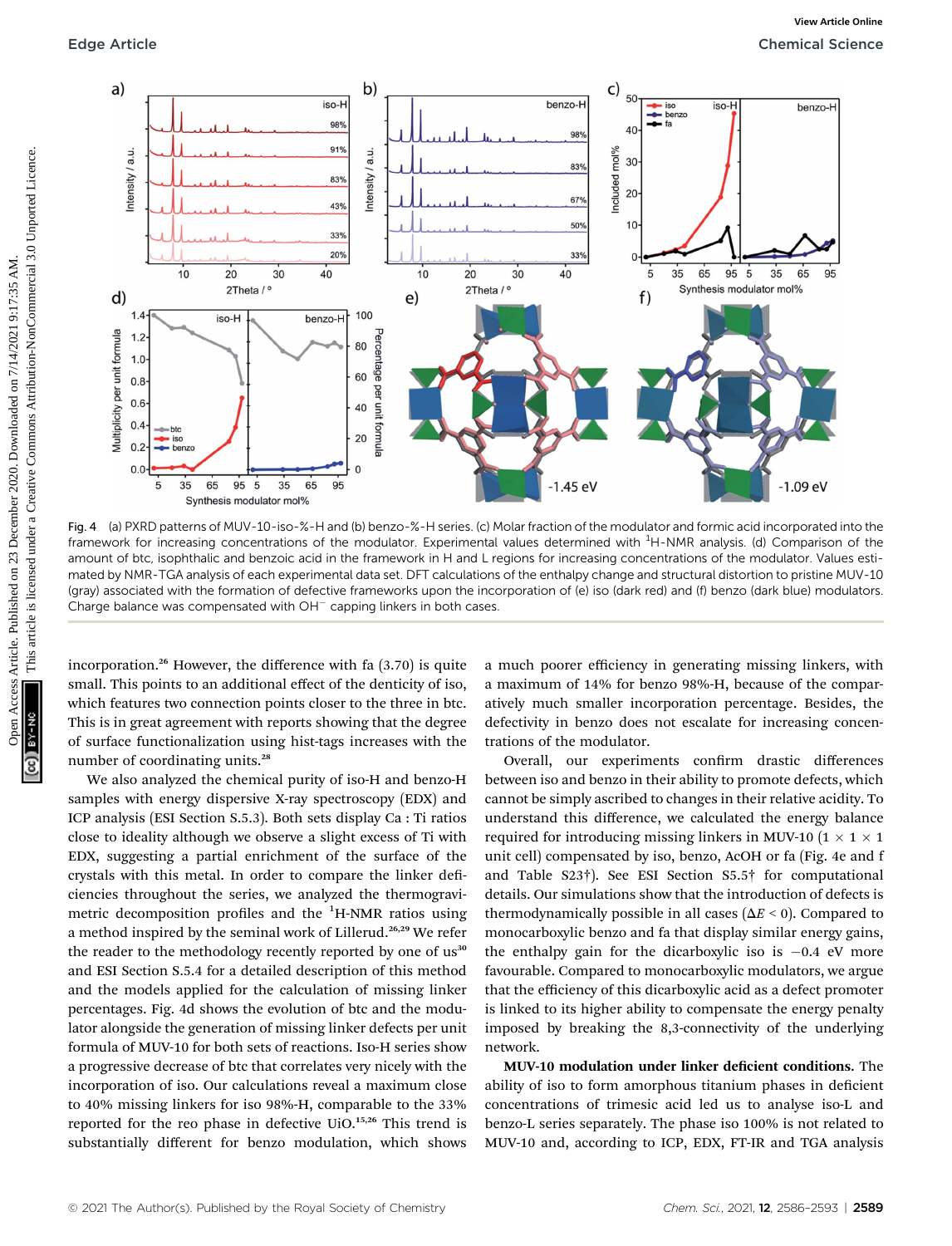#### Chemical Science **Edge Article**

(ESI Section S6†), agrees well with the formula  $Ti(O)_{1.725}$ [Iso]<sub>0.275</sub>.

The PXRD patterns of iso-L (Fig. S16†) show a progressive decrease in crystallinity for increasing concentrations of the modulator for the formation of an almost amorphous solid from iso 90%-L. Moreover, ICP and EDX analysis (Table S25†) of these samples revealed an increasing deviation from unity of the Ti : Ca with iso mol% up to a ca. 97% Ti for iso 90%-L. The FT-IR spectra of these samples reveal distinctive carboxylate and metal vibration bands intrinsic to iso-100% that are also present in iso-L samples due to the very low iso mol% (ESI Section S6†). This suggests that the iso 100% phase is formed at the expense of the MUV-10 phase in iso-L for increasing iso mol%.

We used the excess of Ti obtained by EDX analysis to calculate the fraction of the iso 100% phase formed along with the iso-L series, which increases progressively up to mol 90% of iso where the MUV-10 phase has almost completely disappeared (Fig. 5a). Next, we analyzed the TGA decomposition profiles and <sup>1</sup>H-NMR spectra using a model that accounted for the coexistence of MUV-10 and iso 100% phases (ESI Section S6†). The maximum incorporation of defects into iso-L (Fig. 5b) is similar to the iso-H (Table S30†). However, our results reveal that these are not the ideal conditions to promote the formation of pure MUV-10 defective phases.

Compared to iso, total replacement of btc by benzo did not produce any solid. As a result, analysis of benzo-L is much simpler (ESI Section S7†). Roughly, defect promotion in benzo%-L behaves quite similarly to the H region, with slightly higher values. PXRD, FT-IR and EDX/ICP confirm the formation of crystalline, chemically pure defective MUV-10 phases. Just like for the H region, TGA-NMR analysis reveals minimum



Fig. 5 (a) Variation of the relative fraction of MUV-10 and iso-100% phases for increasing concentrations of isophthalic acid as estimated from a combination of EDX and TG analysis. (b) Comparison of the amount of btc, isophthalic and benzoic acid in the framework in the L regions for increasing concentrations of the modulator.

changes in the incorporation of benzo into the framework for similar levels of benzo mol% added (Fig. 5b).

#### Effect of modulation on the properties of MUV-10 defective phases

In order to understand the effect of modulation on the properties of the resulting MUV-10 phases, we opted to analyse changes in the size and morphology of the crystals together with variations in gas uptake. Changes in the former are generally ascribed to the coordinative interaction of modulators for capped crystal growth whereas the porosity changes are more likely linked to the generation of defective phases by incorporation of the modulator into the framework.

Accordingly, we initially assessed that iso-H and benzo-H modulation has a strong influence on crystal size and morphology compared to pristine MUV-10. See ESI Section S8.1† for individual sample images and histograms of each data set. Iso modulation provokes the loss of octahedral morphology for the formation of rounded nanoparticles (<650 nm) already visible for 20% of the modulator (Fig. 6b). We observe a progressive decrease in crystal size with iso mol% that reaches a minimum of ca. 114  $\pm$  29 nm for iso 83%, (Fig. 6f). The effect of benzo is completely different. Modulation resulted in welldefined microcrystals transitioning from octahedral to dodecahedral phases prior to the formation of rounded nanoparticles similar to iso-H samples (Fig. 6c–e). The particle size increases upon addition of benzo up to a maximum of 3290  $\pm$ 36 nm for benzo 67% and decreases onwards down to 288  $\pm$ 39 nm for benzo 98% (Fig. 6f). This suggests a competing influence of the btc : benzo ratio. For small molar percentages, benzo seems to behave mainly as a pH modulator: it facilitates slower deprotonation for longer nucleation times and subsequent growth of larger crystals with a minimum level of incorporation in the framework (Fig.  $4c$ ).<sup>11</sup> In turn, higher concentrations maximize coordination competition and are more effective in capping crystal growth thus yielding smaller particles. We hypothesize that the comparatively smaller sizes obtained by iso modulation are an indicator of the higher coordination effectiveness of this dicarboxylic acid, for better crystal growth capping and far superior levels of incorporation of the modulator to the framework. Altogether, our experimental results suggest that iso and benzo behave as defectpromoting capping modulators at high concentrations but iso is a more efficient defect promoter. The effect of modulation on the thermal stability of the solids is small but consistent with comparatively lower decomposition temperatures for the samples featuring higher defectivity for the benzo and iso series, respectively (Fig.  $S45\dagger$ ). To confirm that defect promotion did not compromise the stability of MUV-10 we dispersed the samples in water at pH 2, 7 and 12 during 24 hours (Section S8.2 and S9.2†). The PXRD patterns of iso-H, benzo-H and benzo-L series show minimum changes to the crystallinity of the framework in all cases. In turn, iso-L samples show reduced stability in acidic and basic media that becomes more abrupt for increasing concentrations of the modulator from 25%. However, the formation of the amorphous iso 100% phase Chemical Science<br>
(Ext. Script), agrees well with the formula changes in the incorporation of benzo more and the formula common<br>
or from the published on 2011 and a since a method of the formula telescopies and the proper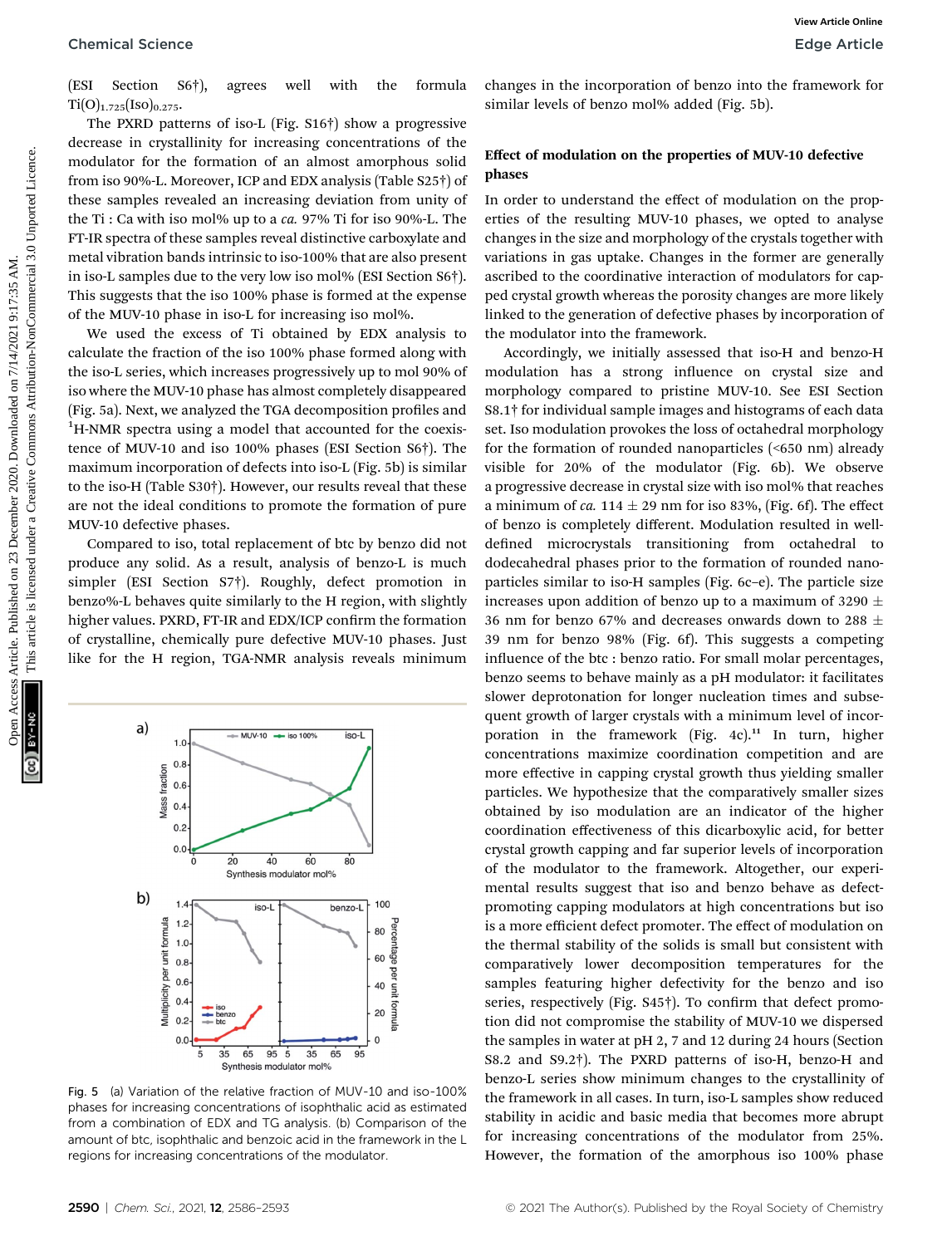

Fig. 6 SEM pictures comparing the changes in size and morphology of (a) pristine MUV-10, (b) iso 20%-H and benzo-H: (c) 67%, (d) 91% and (e) 98%. (f) Evolution of the particle size as a function of the concentration of the modulator in the H region as estimated from the digital analysis of the SEM images. Error bars stand for the calculated standard deviation.

under these conditions impedes ascribing this effect exclusively to the increased defectivity. We also observe an impact on the wettability of the solids with the promotion of defects (ESI Section S8.3†). Compared to the pristine material, water dispersion is favoured for the most defective iso and benzo samples while their dispersibility in dichloromethane decreases as a consequence of their increased hydrophilicity.

We next evaluated the effect of modulation by comparison of the  $N_2$  adsorption isotherms at 77 K of pristine MUV-10 with iso-H and benzo-H samples (see ESI Section S8.4†). MUV-10 displays a type-I isotherm characteristic of microporous materials with a narrow pore size distribution (PSD) centred at 1.0 nm and an experimental surface area of approximately 1000  $\mathrm{m}^{2}\,\mathrm{g}^{-1}$ .24 The nitrogen uptake of iso-H samples does not follow a progressive increase with the modulator mol% added to the synthesis and it shows two different regimes (Fig. 7a, Table S38†). Compared to iso-H for addition below 43%, which leads to a small reduction in the surface area close to 10%, we observe an increase in the gas uptake in the microporous region for iso addition above 43%, which results in an increase in the BET surface areas of close to 20% for a maximum of 1252  $\mathrm{m^{2}\,g^{-1}}$  for iso 91%. These trends are consistent with the changes in

defectivity in terms of iso incorporation in the framework, as determined by NMR and TGA analysis (Fig. 4c and d). We also observe a tail above  $P/P_0$  0.9 indicative of intergrain mesoporosity above iso 83%. Additionally, the isotherms have moderate gas uptake above the microporous region, characteristic of type II isotherms. This is more clearly seen in the PSD of iso 98% (Fig. 7b), which shows the onset of mesopores likely due to the irregular packing of the smallest nanoparticles of the series. An increase in total pore volume (related to mesoporosity) is observed in relation with iso incorporation and defectivity up to iso 98%, which has a total pore volume similar to that of iso 91% (ca. 0.61  $\text{cm}^3 \text{ g}^{-1}$ ), 1.5 times the pristine MUV-10 pore volume. Benzo modulation has a minimum impact on the surface area of benzo-H materials denoted by changes within the experimental error for all the intervals of explored concentrations (Fig. 7c, Table S39†). This is significantly different from the effect of monocarboxylic modulators reported for UiO-66, which promotes a marked introduction of defects/missing ligands for a systematic increase of the gas uptake with the concentration of the modulator.<sup>26</sup> It is worth noting that benzo 98%-H shows a hysteresis loop at  $0.4 < P/P_0 <$ 0.8 more characteristic of a type-IV mesoporous material. Our



Fig. 7 N<sub>2</sub> adsorption (filled symbol) and desorption (empty symbol) isotherms at 77 K of the series (a) iso-H and (c) benzo-H showing the progressive changes in the uptake profile and surface area with the concentration of the modulator used. (b and d) Changes in the pore size distributions (PSDs) for both sets as calculated by using nonlinear solid density functional theory (NLDFT) by assuming the QSDT cylindrical pore oxide surface model.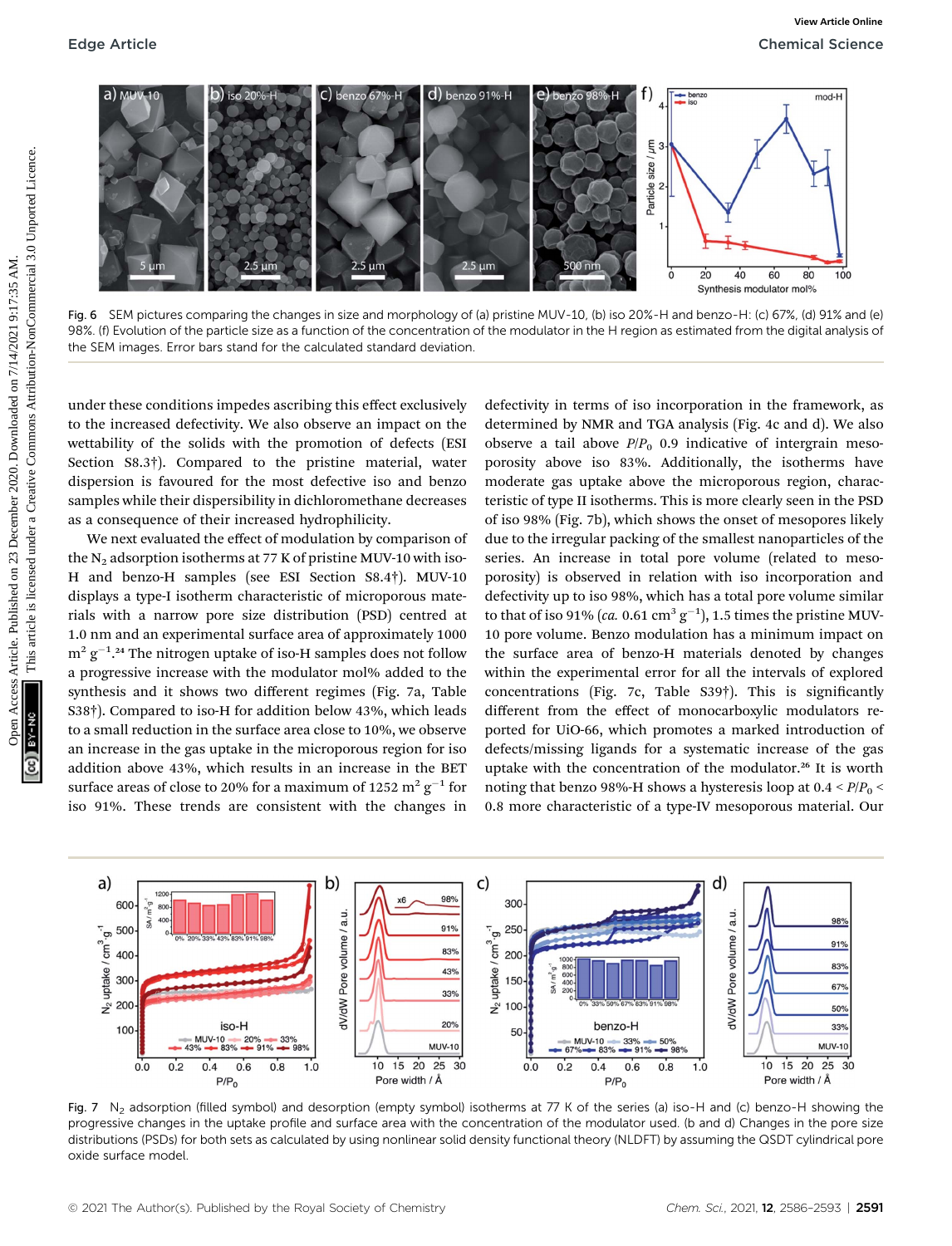results suggest that the higher the defectivity the stronger the impact on the porosity of the material. However, the comparison of the PSD plots for iso-H samples at high modulator concentrations does not show clear differences that might be ascribed to the generation of bigger cavities as a result of the removal of btc units (Fig. 7b). To rationalize this behaviour, we used the structure of defect-free MUV-10 as a starting model to calculate the theoretical PSD of a simulated structure that accounted for 8% and 44% of missing linker positions. These values account for the minimum and maximum levels of iso incorporation determined experimentally for iso-H 33% and 98%. As shown in Fig. S33,† our simulations for a sampling of 12 configurations confirm that the structure of MUV-10 is not ideal to generate significantly bigger cavities by replacement of the organic connector with iso. Although we do not observe significant shifts in the pore size distribution, the increase in the pore volumes is possibly due to both the incorporation of the modulator and the formation of defects for iso-H.

Regarding the L region, the behaviour of the benzo series is quite similar to that of benzo-H samples in terms of crystal size, morphology of the material and porosity changes (ESI Section 9). In the case of iso-L, these properties are dominated by the progressive formation of a bigger fraction of the iso 100% phase at higher concentrations of the modulator. This amorphous solid is composed of Ti and iso precipitates as agglomerates of nanoparticles of <20 nm in size (Fig. S34†). Its formation can be detected even in iso 25%-L as tiny, ill-defined particles decorating the surface of MUV-10 crystals. These particles become more abundant for increasing benzo mol% and as a result, the morphology of the MOF crystals becomes poorly defined. This trend continues up to iso 90%-L for which the MUV-10 phase practically disappeared (Fig. S34†). The iso 100% phase shows a type-IV N<sub>2</sub> uptake with a small hysteresis loop  $0.4 < P/P_0 < 0.9$ that corresponds to a complex combination of mesopores of different size and shape according to the PSD (Fig. 8, Table  $S42\dagger$ ). The formation of this phase shows a clear influence on the porosity of iso-L samples that show an increasing predominance of the mesoporous loop for higher modulator



Fig. 8 (a)  $N<sub>2</sub>$  adsorption (filled) and desorption (empty symbols) isotherms at 77 K of the iso-L samples, the iso 100% phase and a physical mixture of MUV-10 and the iso 100% phase (50% by weight). (b) PSD of the iso-L series showing the onset of mesoporosity for increasing concentrations of the modulator as calculated with NLDFT by using the QSDT cylindrical pore oxide surface model.

concentrations and a decrease in the gas uptake at the microporous region that is reflected in the PSD. This is particularly abrupt and accompanied by a loss of microporosity for iso-80%- L and onwards. From this point, the relative fraction of the iso-100%-phase prevails over MUV-10 and thus imposes a major change in the properties of the resulting hybrid. The adsorption isotherms and PSDs show relationships with the progressive increase of modulator mol% and the formation of the iso 100% phase. Isotherms do not correspond simply to an overlap of the behaviours of the MUV-10 and iso 100% phases but to an overall porosity that exceeds the sum of the components. As denoted by the complex overlap of pore sizes in the mesopore region of the PSD of iso 90%-L (Fig. 8b), this is possibly due to the intertwined growth of both phases into a hybrid material with abundant packing irregularities associated with the nucleation of the nanosized iso 100% phase particles. The increase in the micropore volume and the decrease in the micropore volume are related to iso incorporation, the mole percent of defects induced in the MUV-10 structure, and the mass fraction of the iso 100% phase, reaching total pore volumes 2 times bigger than that of pristine MUV-10 (Section S.9.3). Although in this work we were mainly interested in rationalising the synthetic conditions that favour defect promotion in titanium frameworks, the drastic changes in porosity triggered by the simultaneous nucleation of MUV-10 and the modulator phase might also be useful in tuning the properties of the hybrid materials prepared under linker deficient conditions. In this direction, we have preliminarily analysed the effect of the incorporation of benzo and iso into the framework on the electronic structure of the solid by using DFT with the HSE06 hybrid functional.<sup>24,31,32</sup> Our results suggest a detrimental effect on the potential photocatalytic activity of the material upon defect incorporation for an increase in the band gap near 0.4 eV (Section S10, Fig. S46†). Chemical Science<br>
Chemical Sciences Article. Published on 23 December 2020. Download a decrease are made to the method of the gradient on the properties of the common access are entired to the gradient on the gradient on

## Conclusions

The use of defect chemistry as a synthetic tool for targeted creation of missing linkers must be facilitated by the establishment of clear synthesis-to-structure correlations in defective phases. In this regard, defect engineering should be generalized to a broader range of inorganic nodes beyond UiO-type  $Zr<sub>6</sub>O<sub>8</sub>$ clusters to exploit the rich chemical and structural versatility offered by MOFs. We demonstrate how the promotion of defects in titanium–organic frameworks based on benzene-1,3,5 tricarboxylic linkers can be facilitated by the use of a dicarboxylic modulator. Compared to the poor efficiency of monocarboxylic benzoic acid, isophthalic acid is adequate to favour the promotion of up to 40% of missing linkers in the structure of MUV-10. This difference originates from the ability of the latter to minimize the structural distortion in the defective phase and the higher enthalpy gain associated with the replacement of btc units in the framework. We believe our integrative approach, which combines comprehensive synthesis and characterization with rationalization of the experimental results with computational methods, constitutes a valuable direction to accelerate the creation of targeted defects in MOFs. Even further, our results open the door for the engineering of